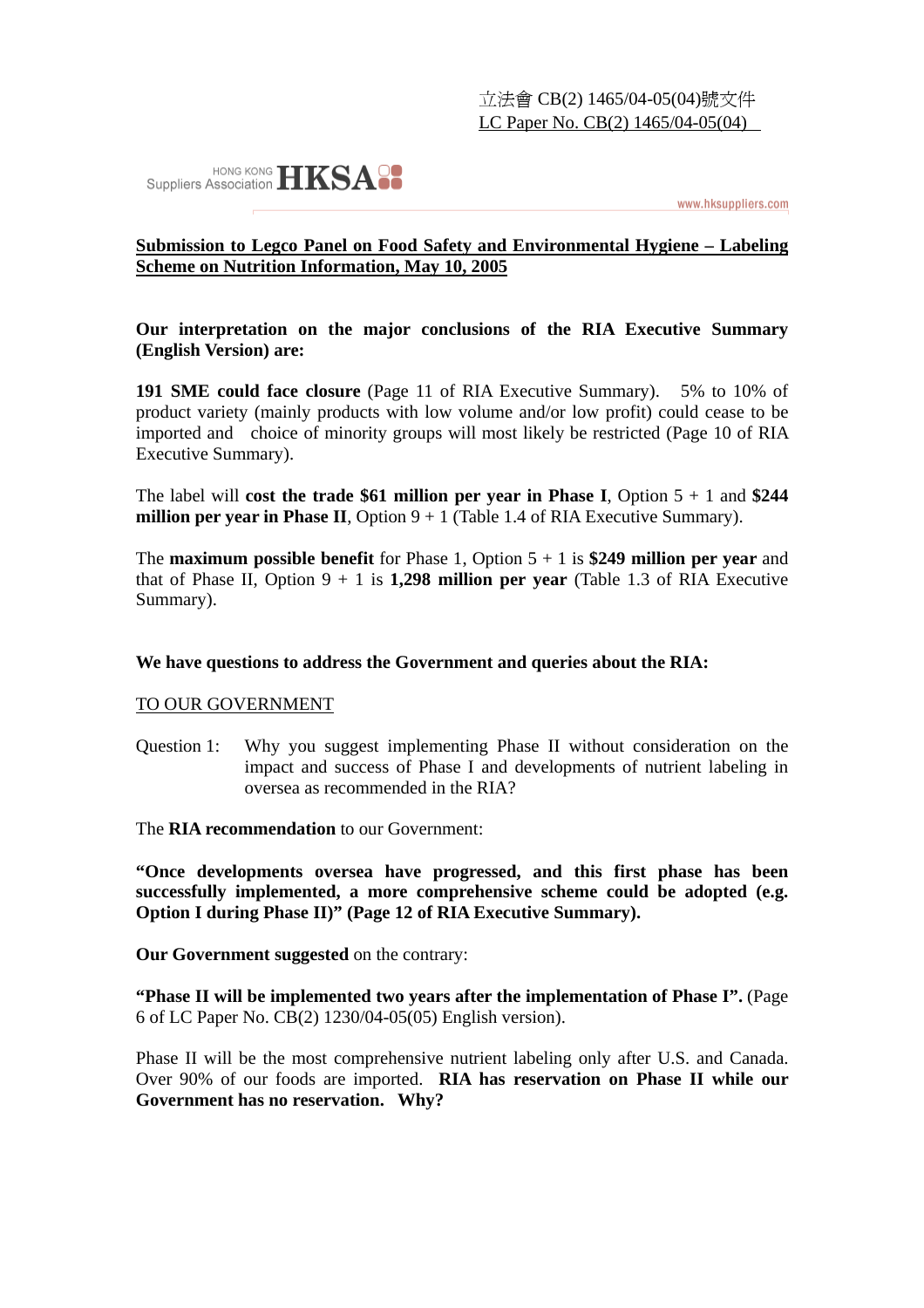www.hksuppliers.com



- Question 2: Are you prepared to help the **191 SME that could face closure** or other SME that could face hardship? If so, how?
- Question 3: **What is your budget for educating the public** on the nutrient label? What would you do to ensure the public would properly utilize the information on the label to achieve benefits?

The success of the labeling relies on 4 major variables:

- Variable 1: Proper labeling
- Variable 2: Public will read the label
- Variable 3: Public will understand the label
- Variable 4: Public will use the information on the label to improve the health and realize the benefit claimed by the Government

The maximum possible benefit for Phase 1, Option  $5 + 1$  is \$249 million per year and that of Phase II,  $9 + 1$  is 1,298 million per year (Table 1.3 of RIA Executive Summary). These are huge benefits. **It is common sense that the realization of these huge benefits cannot be accomplished by just having a label on prepackaged foods**.

The label would cost the trade \$61 million per year in Phase I, Option  $5 + 1$  and \$244 million per year in Phase II, Option  $9 + 1$  to take care of the label, one of the four variables. **The budget by our Government is only about \$4 million per year** for enforcement and promotion of the label (Table 1.4 of RIA Executive Summary).

I believe the trade and the 191 SME have every right to ask the Government to clarify:

- 1. Exactly how much are you budgeting on an annual basis for Variable 2, 3 and 4?
- **2. With the said budget** investing on Variable 2, 3 and 4**, what is the probability of achieving the claimed huge benefits?**

Our Legislators, as representative of the citizen of Hong Kong, has the obligation to query our Government to ensure the nutrient labeling proposal will achieve its claims and not to let it passes simply because it sounded good. **You will be responsible for the closure of 191 SME and their employees !** 

Question 4: How would you monitor and evaluate the impact and merit of your proposal?

We demand that there must be **a Control and Verification System in place to monitor if the benefit claimed would actually realize throughout the 20 years** as estimated in the RIA. If the said benefit claims are not achieved, will our **Government** officers responsible for this legislation and **legislators** responsible for letting it passes **be liable**